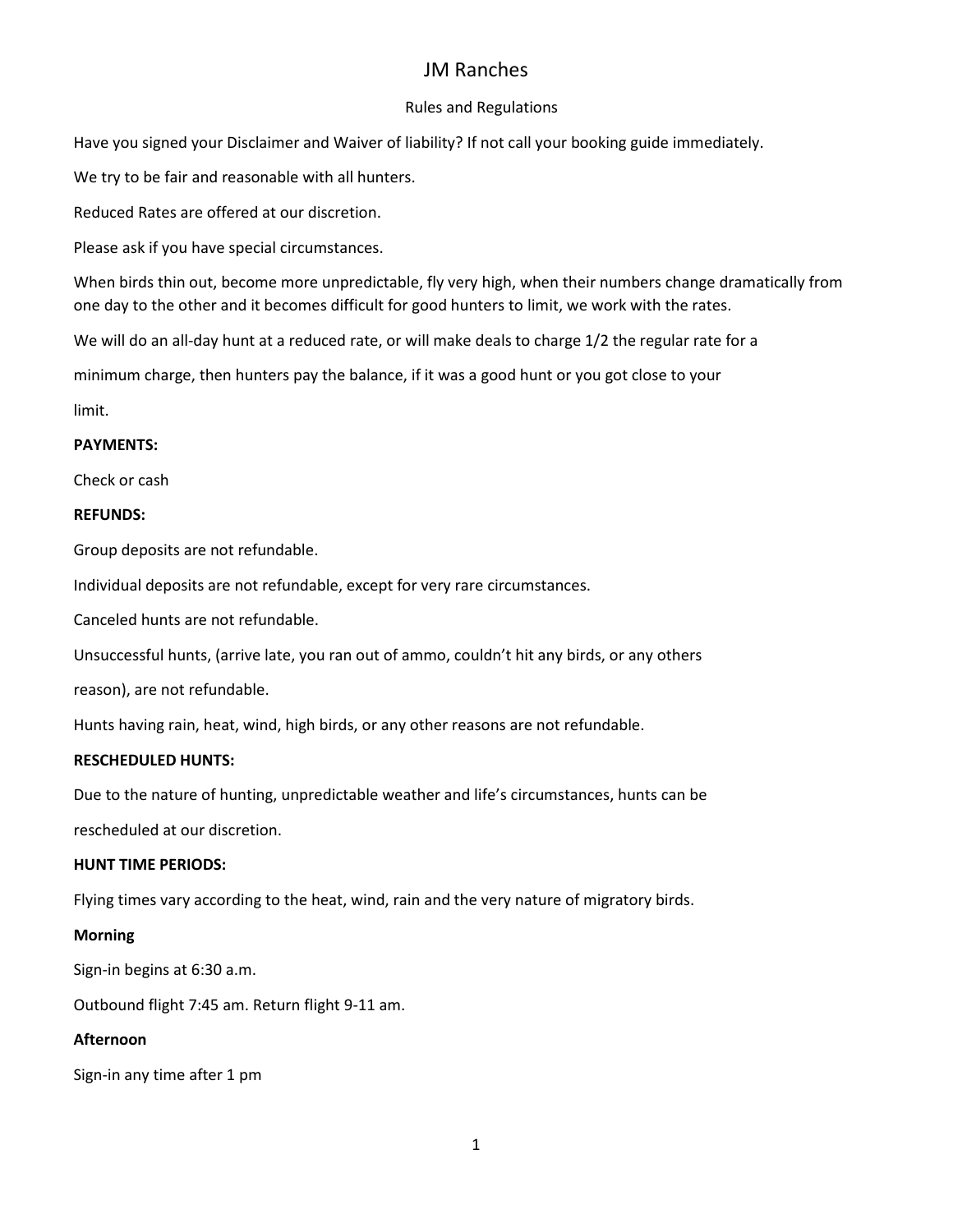General activity of doves 2:30-3:00

Picks up again 4-6:30

#### **NUMBER OF HUNTERS IN THE FIELD:**

Opening 2 days generally get full. Weekday mornings always have the least hunters.

Weekday afternoons have less then weekends.

Late September, October, November and the Winter Season, rarely have the numbers of hunters as

opening week. For someone concerned, with the number of hunters in the field at one time, the best time to hunt

is after the first week. Those days have much lower numbers compared to opening week. Every

year birds have been flying, each and every day, with few to "0" hunters in the field. Those are great

days to come.

#### **PLACEMENT OF HUNTERS:**

We integrate hunters near water sources and over native fields that have green sprangletop, sunflowers ,millet and other feed that doves crave. Bring chairs and mosquito spray and watch for *rattlesnakes* !

This is an operating game and cattle ranch be respectful of all wildlife, the shooting, killing or harassing of any

animal other than doves will be met with a fine and report to the State and Federal Game Warden. We had an

individual in years passed that thought this was a rabbit hunt … it is not.

#### **DAILY BIRD LIMIT**

#### **15 Dove per day**

Later in season, as birds thin out, morning hunters can finish their limit the same afternoon.

Finishing a limit does not extend to the next day.

#### **FLIGHT & HEIGHT**

Each day will vary but will be very similar to previous days:

Doves fly over all parts of the ranch we have native grasses that were planted in April and so far have had

Lots of rain. Doves take varying paths around the ranch in all directions throughout the season.

The weather will modify paths and the feed and water sources they are going to.

They fly the ranches at various heights during the season. Doves will generally fly at the tops of the brush (14-25') and between the trees before the season opens, Most will fly at high brush levels (40-60').

They do drop down when shooting starts for cover inside the brush. But, usually, they get higher

after the hunting begins. Each day is different, and each year is different.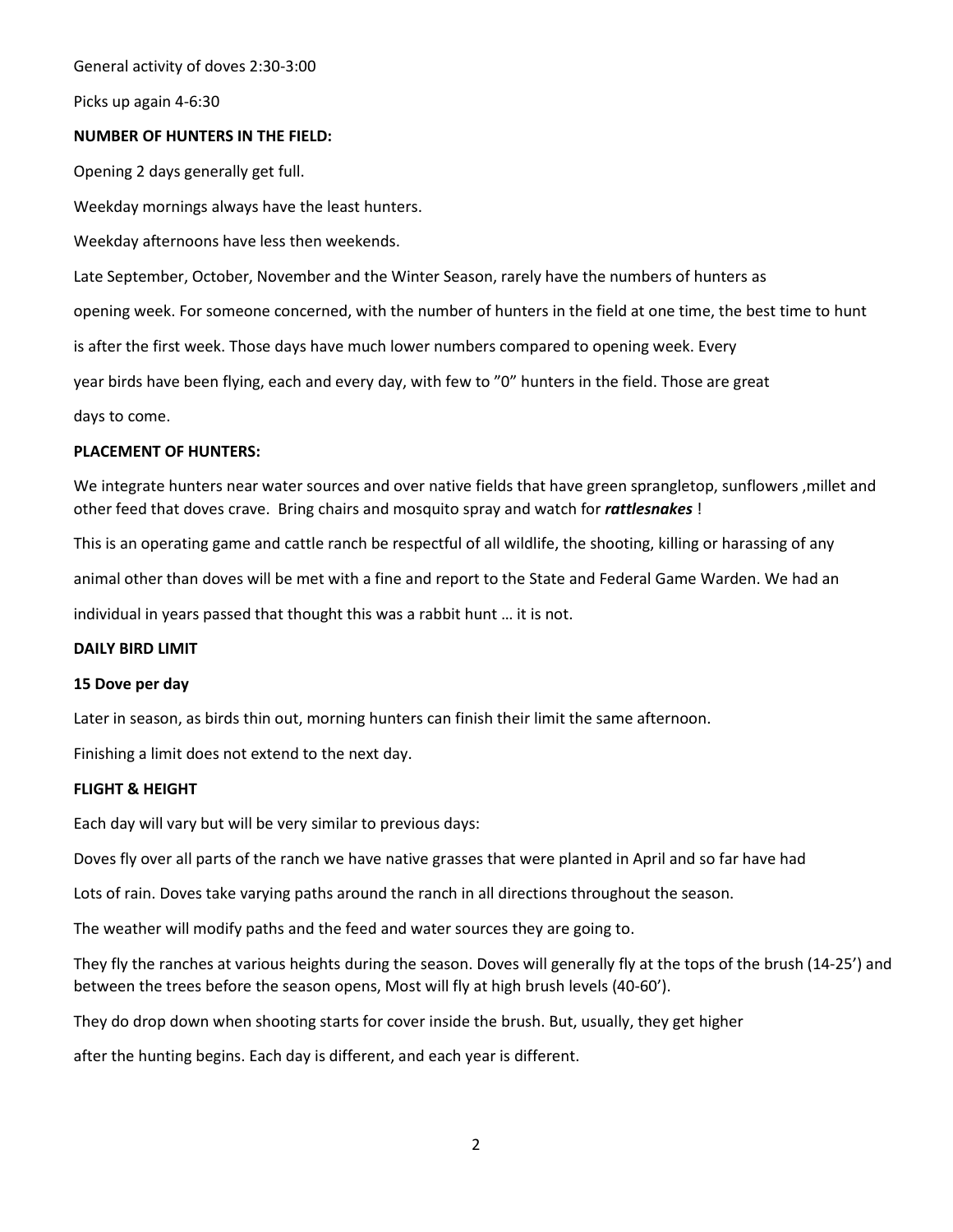### **Water**

Bring plenty of drinking water to stay hydrated while you enjoy the hunt.

#### **Kids**

Minors are welcome, accompanied by an adult.

### **Licenses and Hunter Safety Certificate**

You must have the state required licenses, stamps, and training.

### **Dogs**

Trained gun dogs are welcome.

### **Bird Cleaning**

We have water tanks and tables available at the bird cleaning area on-site. Please do not clean birds in the field.

#### **Restrooms**

Portable restroom facilities are available for your convenience.

#### **Guns and Ammo**

Light bird shot is best for dove hunting.

Refer to the Texas Parks and Wildlife Department for guidelines regarding ammo for dove hunting.

Please take shells and trash out with you, and dispose of them properly.

#### **VEHICLES & SUVS**

Vehicles in the hunting area are allowed, except certain areas.

UTV's can be used and a map with field names will be provided, please stay in your assigned hunting area

And respect other hunters areas as well.

#### **BIRD CLEANING, SHELLS & TRASH**

Trashcans are provided for trash, hulls and bird remains.

Please remove any trash and hulls from your hunting area.

Hull buckets & trashcans are provided.

Cleaning birds is not allowed in hunt area. Cleaning tables with water are available in designated areas.

### **BIRD DOGS:**

Trained birds dogs are welcome as long as they do not interfere with other hunters.

Untrained dogs can be trained in areas away from other hunters or during weekdays and other times when there are fewer hunters.